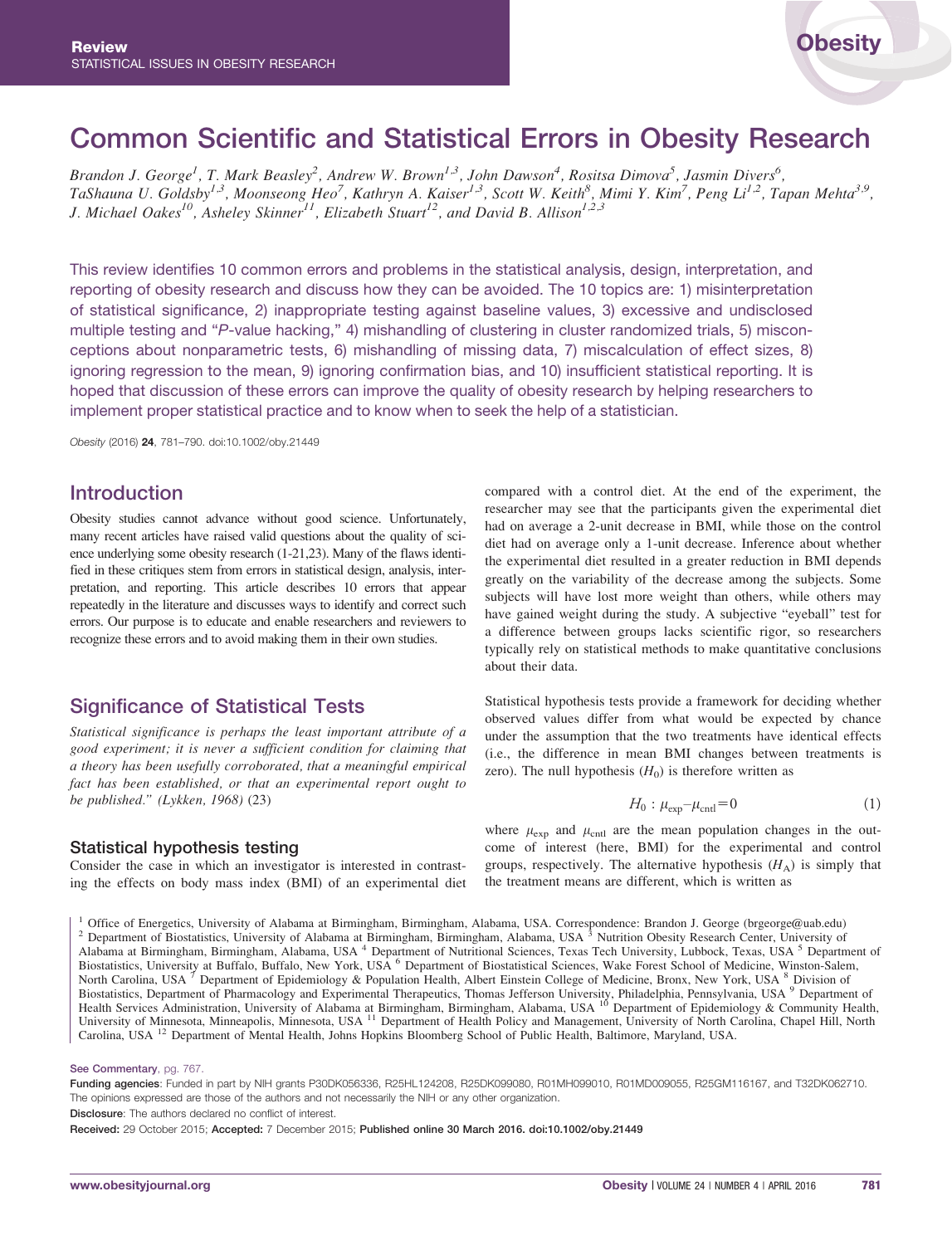| <b>TABLE 1 Possible outcomes of a frequentist, 2-sided</b> |  |
|------------------------------------------------------------|--|
| hypothesis testing exercise                                |  |

| Unobserved reality in                                                     | Result of test based on<br>observed data |              |
|---------------------------------------------------------------------------|------------------------------------------|--------------|
| the population ("Truth")                                                  | Do not reject $H_0$                      | Reject $H_0$ |
| The 2 treatments are equivalent<br>$H_0$ is true                          | Correct                                  | Type I error |
| The 2 treatments are different<br>$H_{\scriptscriptstyle\Lambda}$ is true | Type II error                            | Correct      |

$$
H_A: \mu_{\exp} - \mu_{\rm cntl} \neq 0 \tag{2}
$$

There are four possible outcomes of a hypothesis test as shown in Table 1. In two cases, the researcher gets it right: not rejecting  $H_0$ when the treatments are equivalent and rejecting  $H_0$  when the treatments are different. But the researcher can also get it wrong in two ways: rejecting  $H_0$  when the treatments are actually equal, which is known as a Type I error or false positive, and failing to reject  $H_0$ when the treatments are actually different, which is known as a Type II error or false negative.

#### Defining null-hypothesis significance testing

Significance testing is often discussed in terms of P-values. The Pvalue is the probability (ranging from 0 to 1) of observing a given result (or something more extreme) under the assumption that  $H_0$  is true. In the above example, it would be the probability of seeing the difference in BMI means between the groups by chance, if in fact the diets have no difference in average effect (24). The reader can then decide whether the results are statistically significant on the basis of a prespecified significance level  $(\alpha)$  of their choosing, in which the null hypothesis is rejected if the  $P$ -value is less than  $\alpha$ . This approach is often referred to as null-hypothesis significance testing (NHST) and its limitations and statistical problems have been described in great detail elsewhere (23,25,26). Despite the shortcomings of NHST, the use of significance testing is engrained in biomedical research and will likely remain in use for the foreseeable future. The rest of this section provides guidance for reducing the likelihood of reaching the wrong conclusion when using NHST.

#### Null-hypothesis significance testing in practice

One of the key criticisms leveled against NHST is that it does not answer the right question. The investigator really wants to know the probability that  $H_0$  is true given the collected data (e.g., the two diets have the same effect on BMI), but NHST only provides the probability of seeing the collected data given that  $H_0$  is true in the population. NHST is therefore rooted in proof by negation, i.e. these data are unlikely given that there is no actual difference. Proofs by negation can be valid but are unreliable when the premise is based on probabilities. This limitation means that NHST cannot prove the strict "if A then B" relationship that researchers are often interested in.

Authors sometimes mistakenly assert that a large P-value (e.g., near 1) provides evidence that  $H_0$  is true (e.g., that two groups are equivalent), when in fact it only suggests that there is insufficient information to reject the null (27). Compare this to a court finding

someone "not guilty" instead of "innocent": the person is first assumed innocent, and there is not enough evidence to find them guilty. If a researcher wishes to show a lack of a difference between groups, one can perform an equivalency study. However, one cannot test equivalency in a post hoc manner (28) and due to the complexities of the design collaboration with a statistician is essential. Also note that the standard NHST approach considers a two-tailed test, where the alternative hypothesis allows for the mean difference to be either positive or negative. One-tailed tests (that test for a difference in just one direction) are inappropriate in most circumstances.

#### The role of effect size in hypothesis testing

Errors in interpreting significance go beyond the classic issues of Type I and Type II errors, including mistakes in interpreting the experimental results that can occur if the investigator focuses solely on the results of NHST while ignoring the magnitude of the association, commonly referred to as the effect size.

A common case of this problem is touting the importance of a statistically significant difference despite the estimated effect size being scientifically insignificant. For example, one study concluded that snacking "independently contributes to hepatic steatosis and obesity" (29). However, the results showed an increase of only 0.8% in intrahepatic lipid content in the experimental group compared with the control, with both groups remaining well within clinically acceptable liver lipid concentrations.

Ignoring implausibly large magnitudes can also occur. Schoenfeld and Ioannidis documented the effect sizes reported for associations between reported food intakes and cancer and noted "implausibly large effects, even though evidence is weak" (30). "[Taken] literallyif we increase or decrease (as appropriate) intake of any of several nutrients by 2 servings/day, cancer will almost disappear worldwide" (7). The feasibility of results should be thoroughly considered during the writing and review of the studies.

Some researchers focus primarily on the P-value and whether it is under the ubiquitous significance level of 0.05. To provide greater information and interpretability, additional statistics including confidence intervals and measures of observed effect sizes must always be reported (31). For example, statements of the form: "Treatment A led to a 0.5-standard deviation reduction in Y" can help readers judge the likelihood of a change of this magnitude in the population of interest and whether the resulting change in the outcome is relevant in practice.

#### A larger n may not lead to "better" results

A common mistake in thinking about statistical significance and sample size is to assume that results only get better (i.e., smaller Pvalues) by increasing the sample size. A common refrain when a test is "close to significant" (e.g.,  $P = 0.051$ ) is to suggest that a larger sample size would have made it significant. Here, we discuss why an increase in sample size may not lead to statistically significant results.

Suppose that an investigator is testing the null hypothesis  $H_0$ :  $\mu = \mu_0$ vs.  $H_1$ :  $\mu \neq \mu_0$ , where  $\mu_0$  is a constant. This test can be based on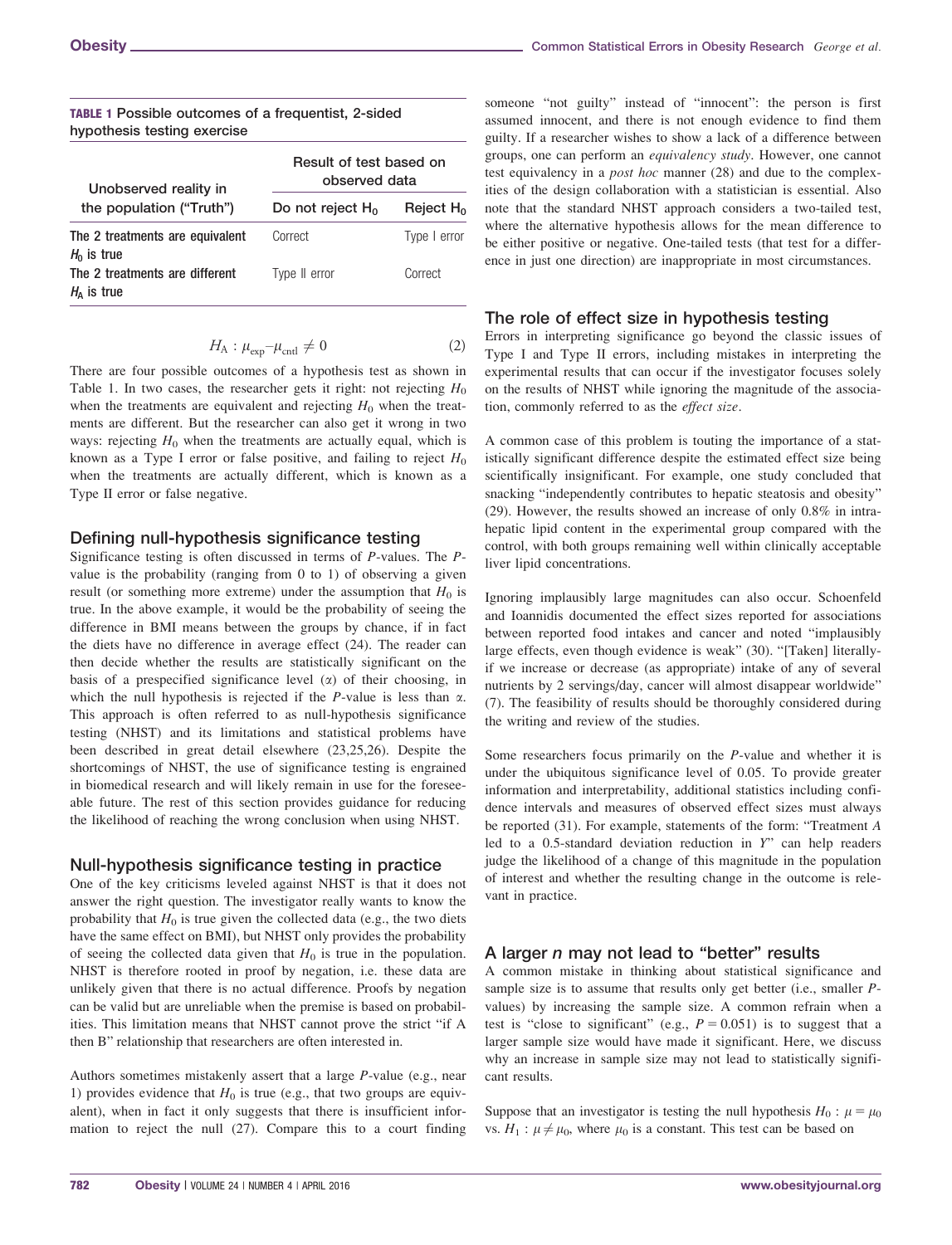$$
T = \frac{\sqrt{n}(\bar{X} - \mu_0)}{S} \tag{3}
$$

where  $\bar{X}$  and S represent the observed mean and standard deviation of the variable of interest whose mean is being tested using a sample of size n. An increase in sample size may not lead to an increase in  $T$  (and thus a decrease in the  $P$ -value) if the absolute difference between  $\bar{X}$  and  $\mu_0$  decreases (resulting in a small numerator) or the sample standard deviation S increases (larger denominator) in the new sample. This behavior can be even more unpredictable when the original sample is not representative of subsequent samples.

### Difference in Nominal Significance is not a Significant Difference

Randomized controlled trials (RCTs) are comparative studies in which subjects are randomly assigned to receive either the intervention(s) or the control (placebo or current standard intervention) with the hypothesis that the novel intervention will have an effect on a specific outcome (e.g., body mass, percent fat mass). The randomized group allocation is intended to produce comparable groups, such that measured and unknown subject characteristics and variables at the time of randomization, on average, are balanced between the groups. Typically, the study outcome is measured at baseline and again at the end of the trial after a prespecified follow-up period.

A frequently encountered error in the obesity literature involving parallel group RCTs with pre- and post-intervention data is the use of within-group paired tests as opposed to between-group tests. Here, researchers base their inference on the difference in significance of the outcome between the pre- and post-intervention measurements rather than the significance of the difference between groups. For example, Cassani et al. recently described an RCT of the effect of flaxseed consumption on body weight and inflammatory markers (32). The study incorrectly concluded that because the inflammatory markers C-reactive protein and  $TNF-\alpha$  decreased significantly in the flaxseed group only, adding flaxseed to a weightloss diet could reduce these markers. The appropriate analysis revealed no significant difference in the final outcomes between the two groups (33). This type of erroneous inference was described by Boutron et al. as one of the often encountered "strategies for spin" in reports that typically focus only on the statistically significant results (34). This within-group approach is invalid and can have a false-positive rate for detecting a difference of up to 50% for two treatment groups (and potentially higher for more than two groups) (35). This is because the difference in nominal significance and its true false-positive rate are actually functions of the power of the paired tests to detect a pre–post difference within each group rather than any difference in the effect of the intervention on the outcome's change over time. In less quantitative terms, if each arm has 50% power to detect a pre–post difference, then this analysis approach is equivalent to flipping two coins and declaring a difference if they did not land on the same side.

In terms of practical interpretation, this analysis strategy does not make sense. Consider two arms in a weight-loss trial: one with a 95% confidence interval of (0.1 kg, 1.9 kg) for a 6-week weight loss and the other with interval  $(-0.1 \text{ kg}, 2.1 \text{ kg})$ . The first arm

experienced a nominally significant weight loss over the 6-week period while the second did not, but both arms report an average weight loss of 1 kg over the 6-week period and the intervals are not meaningfully different.

There are several ways to assess the treatment effect in parallel group RCTs that involve pre- and post-intervention evaluation of the outcome (36). The first, referred to as endpoint analysis or change score analysis, involves calculating the change from baseline to follow-up for each subject and running a two-sample t-test (two treatment arms) or analysis of variance (ANOVA; three or more arms) with the observed change as the measured outcome. The second method, described as a baseline-adjusted analysis of covariance (ANCOVA), analyzes the data in a linear model with the subjects' follow-up values as the outcome and the treatment and observed baseline values as the independent variables. The second method is readily available in statistical software, is straightforward to run, and typically has more power than endpoint analysis (37-39). Although more complicated methods of analysis exist for this type of data (36,40-42), the common theme among all proper methods for testing a treatment effect over time is that the actual difference in the change over time is tested between groups.

In summary, a researcher should never use the nominal significance of a pre–post difference within a group to make inferences about differences between groups.

### Multiple Testing and P-Value Hacking

Data from RCTs and observational studies are often analyzed using the NHST framework as part of the confirmatory analysis. Confirmatory analysis implies inferential analysis in which the variables, model, and NHST to be conducted are specified before looking at the data. Although in theory the Type I error rate of a NHST should be governed by the costs of falsely rejecting a true hypothesis, the de facto probability level in the literature is 5%.

Multiple testing refers to testing more than one hypothesis at a time (43). One of the principles overlooked is that when many hypotheses are tested the probability of getting at least one false-positive increases. That is, the multiple tests lead to an inflated Type I error rate unless correction procedures are applied. There are different error rates, such as the false-discovery rate, error rate per hypothesis, error rate per family, and family-wise error rate, and the choice of error rate should depend on the experimental situation. For example, in high-dimensional genomic studies where the cost of a Type I error is not as large as in an intervention testing a drug or policy, some authors have recommended using the false-discovery rate (44). New methods are also being proposed to identify the right level of Type I error for a given study after accounting for the cost of a Type I error (45,46).

In this section, we focus our attention largely on the family-wise error rate, defined as the probability of at least 1 Type I error in the family. The practice of testing several hypotheses while controlling the family-wise error rate raises the question, What is a "family" of hypothesis tests? A "family" of hypotheses can be defined in at least two logical ways: either in terms of testing several different outcome measures for a given intervention or risk factor or in terms of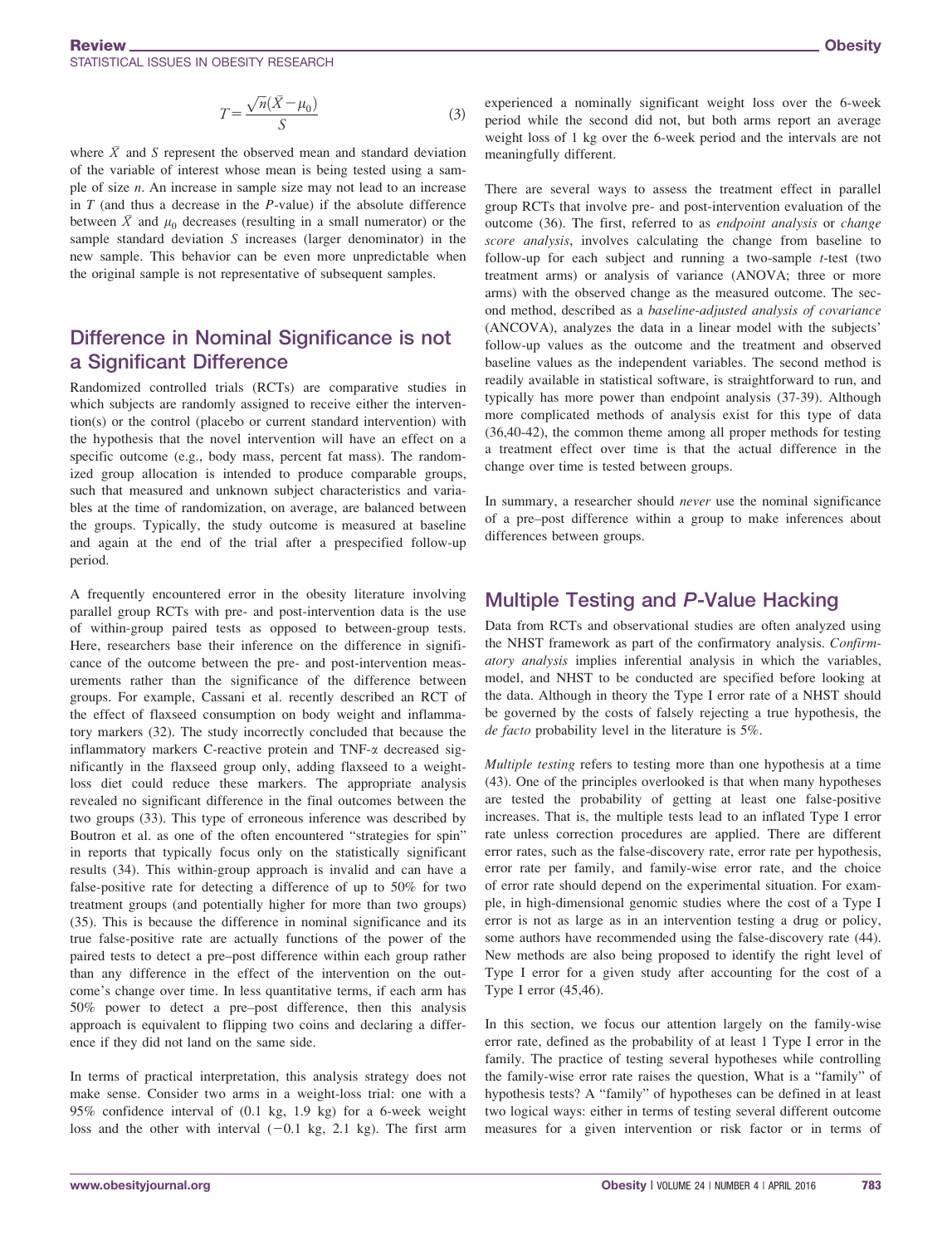comparing several interventions for a single outcome measure. For example, if a diet and lifestyle weight loss study had primary outcomes of weight, visceral adiposity (via MRI), and glycemic control (via HbA1c), then the three can together be considered a family of hypotheses. Furthermore, within a given experiment, the investigators may be testing the efficacy of multiple interventions (e.g., different diets). In this scenario, the hypothesis tests used to estimate the efficacy of multiple intervention arms compared to the control group constitutes a family of hypotheses. Regardless of the definition used, the family of hypotheses needs to be predefined and independent of the analysis results. For RCTs following the CONSORT guidelines, the definition of a family for the primary analysis should be noted in the trial registration prior to the study (47,48). For secondary data analyses of existing RCT or observational data, for which guidelines (e.g., STROBE) to register analyses have not yet received widespread acceptance, this has come to be known as Pvalue hacking (49,50).

Back in 1993, Mills noted, "If you torture your data long enough, they will tell you whatever you want to hear" (51). P-value hacking, in which investigators run different forms of analysis on a data set until they find results that suit them, is one such practice of torture. More commonly, the preference is to reanalyze data until a "statistically significant" result is discovered under the assumption that validly conducted NHST with nonsignificant results will not lead to publication (52,53). A classic example of P-value hacking is the practice of identifying subsets of data that lead to significant findings. The findings for these subsets are then reported as if this was the central question of the study.

Another way P-value hacking is introduced is through model selection procedures such as stepwise regression. An important step in conducting NHST is choosing the covariates to be included in a model, which ideally should be prespecified and based on some rationale derived from existing knowledge. However, this aspect is often relegated to a model selection process such as stepwise regression, a sequential variable selection procedure for building a model in which variables are added or removed based on stopping rules that may be based on the significance of the fitted model (54). Implicit in stepwise regression is a process of multiple hypothesis testing, which is often ignored. Thus, the resulting model is not only overfitted to the data but also has an inflated Type I error rate. Such model selection techniques implicitly promote P-value hacking and should only be applied as exploratory techniques to identify potential predictors from a test data set to be validated in a different experimental data set (55).

There is debate in the field regarding whether multiple testing correction should be standard or if it should be left to the reader. Although we cannot make a definitive statement on whether it should be done, we do feel that failing to disclose multiple testing, particularly iterative analysis strategies based on significance levels like P-hacking, is an error. We feel that authors must be clear about how many tests were run and how they came to their conclusions so that readers can make informed interpretations of findings.

### Cluster Randomized Trials

A cluster randomized trial (CRT) is an experimental design in which specific social groups called clusters are randomized to interventions (56). Commonly examined clusters include schools, clinics, and neighborhoods; common interventions include changes to food environments and policy changes. CRTs are not ecological designs, although they share some characteristics. In fact, a distinguishing characteristic of CRTs is that while randomization happens at the cluster level, the outcome variables (such as BMI) are measured at the individual level. CRTs are not multisite RCTs, in which persons within a cluster are randomized to treatment conditions; in CRTs all members of a given cluster are treated or not. In CRTs, subjects are nested within clusters, and clusters are nested within experimental conditions (57).

Clustering arises because persons within a given cluster are typically more alike than persons between clusters. Consequently, there is less independent information within a cluster than the total number of subjects, meaning the effective sample size is smaller than the actual sample size (57). Consequently, specific methodologies are required to draw credible conclusions from CRTs.

Due to clustering, the total variance of the outcome variable consists of between-cluster variance and within-cluster variance. The intraclass correlation (ICC), typically denoted by  $\rho$ , is the ratio of the between-cluster variance to the total variance of an outcome variable and is viewed as a measure of the strength of clustering (58). The design effect (DEF) is the ratio of the variance estimate of an outcome variable taking the clustering into account to the variance estimate of the outcome variable ignoring the clustering and can be calculated as

$$
DEF = 1 + (m-1)\rho \tag{4}
$$

for clusters of equal size  $m$ . It must be noted that the number of subjects is not necessarily the same in all clusters in CRTs; unequal cluster sizes may lead to larger design effects and are therefore less efficient than equal cluster sizes provided the same total number of subjects, though this can rarely be controlled in a study (56).

Ignoring nesting and clustering effects in CRTs will cause inflated Type I and Type II errors by underestimating the variance of intervention effects and overestimating the degrees of freedom (df) in the hypothesis testing (59). Some researchers incorrectly state that a small ICC will not inflate variance estimates too much and therefore claim it is not necessary to take clustering into account. However, the design effect can still be large given a small ICC if the cluster size is large, which is the common situation in CRTs. For example, in a school-based obesity intervention trial with an average of 100 students per school and an ICC of 0.01, the design effect will be 1.99, which suggests that the "true" variance will be twice as large as the variance estimate when clustering is not taken into account.

Similarly, the df available for statistical inference is limited by the number of clusters in the study. For a hypothetical two-armed CRT with  $K = 10$  clusters in each arm and  $m = 100$  subjects in each cluster, there will be  $N = 2Km = 2000$  total subjects. In this case, the available df to test the intervention effect is only  $2(K - 1) = 18$ rather than  $N - 2 = 1998$ . Although the N can be very large, the fact that there are typically only a small number of clusters in CRTs makes the df for hypothesis testing of intervention effects very limited. Consequently, a test statistic using appropriate denominator df of  $2K - 2$ , such as a t test or an F test, should be used. Other tests, such as  $\chi^2$  or z tests based on large sample approximations, can lead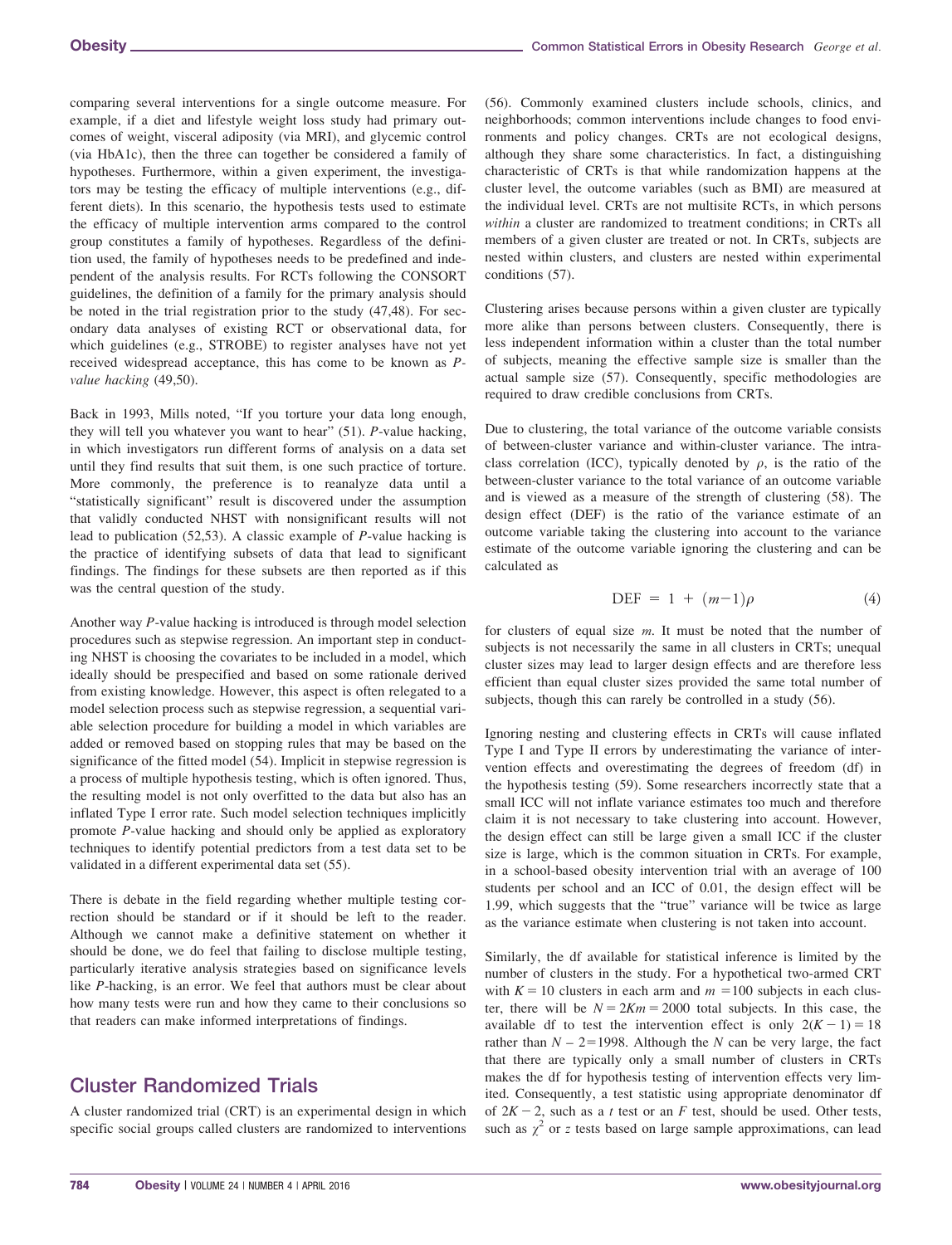to false-positive results as they assume infinite df. Many software packages do not provide the correct df automatically; special programming is required to obtain the proper df in hypothesis testing, even in models in which the ICC is correctly considered for the variance estimation.

An extreme case is the "one-cluster-per-condition," i.e.,  $K = 1$ , in which no valid statistical inference on intervention can be obtained regardless of cluster size because of the zero df  $[df = 2(1 - 1)]$ . In other words, the intervention effect cannot be differentiated from the cluster effect. Therefore, the one-cluster-per-condition design should be avoided unless one is collecting pilot data to estimate the ICC for the power calculation of a subsequent CRT.

In summary, CRTs require special analytical methods to account for the within-cluster correlation and the df being limited by the number of clusters rather than the number of subjects, even when the correlation is hypothesized to be small. Understanding of these points is critical in designing and analyzing CRTs for valid statistical inferences, and consulting from experienced statisticians is highly recommended.

#### Misconceptions of Nonparametric Tests

Some of the most common misconceptions in statistical practice are that nonparametric tests are "distribution free," "assumption free," or less powerful than their parametric counterparts. We will use the Kruskal–Wallis (KW) test (i.e., Mann–Whitney U, Wilcoxon rank sum) as an example of a nonparametric counterpart to the parametric independent samples t-test or one-way ANOVA; however, these misnomers also occur for many other nonparametric procedures.

The rank-based KW test is a variation of performing an ANOVA (a parametric test) on ranks (e.g., the lowest value is 1, the second lowest is 2, and so on). For smaller sample sizes, an exact P-value can be computed based on the permutation of the ranks without assuming a distribution for the outcome or residuals. As sample size increases, the permutation distribution becomes more difficult to compute since the number of permutations for a one-way design with  $J$  groups is

$$
\frac{N!}{n_1!n_2!\cdots n_j!\cdots n_J!}
$$
 (5)

where  $\sum_{j=1}^{J} n_j = N$  is the total sample size. For two groups with sample sizes of  $n_1 = 7$  and  $n_2 = 6$ , the number of permutations is  $13!/(7!6!) = 1,716$ , which is large but still computationally feasible. For a study with 30 subjects in 3 groups  $(n_1 = n_2 = n_3 = 10)$ , there are approximately 5.55 trillion possible permutations. Thus, it does not take a large or complicated study to make the calculation of exact P-values unreasonable. Fortunately, as the sample size increases the permutation distribution underlying the test approximates a scaled chi-square distribution with  $J -1$  df (60). Therefore, for designs with a prohibitively large number of permutations, researchers can use the KW approximate chi-square test but doing so requires the assumption that the test statistic has a parametric distribution.

The assumptions of the parametric ANOVA model involve normal independent distribution of errors with a mean of zero and a constant variance for all observations (homoscedasticity), denoted as NID( $0,\sigma^2$ ). For the KW test, if the observations are not independent [i.e. repeated measures  $(61,62)$  or clusters  $(63)$ ] the permutation distribution is invalid and other rank-based procedures must be used. In the strictest sense, rank-based statistics test a null hypothesis of two groups having the same distribution (64-66), although the rankbased tests are especially sensitive to differences in location (i.e., one distribution is shifted up or down) (67). If one assumes that the errors are independent and identically distributed  $[IID(0, \sigma^2)]$  but not necessarily normal, then rank-based procedures test differences in location (64). Zimmerman (1996) showed that heteroscedasticity in the original data will be inherited by a rank transformation (68), therefore unequal sample sizes and unequal variance will also affect the Type I error rates of rank-based tests (69).

In terms of statistical power, many statistics texts note that the asymptotic relative efficiency (a measure of power) of a rank-based test relative to the parametric *t*-test is  $3/\pi = 0.955$  under the parametric NID $(0,\sigma^2)$  assumptions. But, for many asymmetric, homoscedastic error distributions [IID( $(0, \sigma^2)$ ], rank-based tests have more power than their parametric counterparts (70). Furthermore, if the null hypothesis of the parametric *t*-test is true (i.e., the means are equal) but the groups differ in their distributional shapes, the rankbased test will have statistical power to detect a difference between the groups. To illustrate, suppose a control group has a positively skewed distribution with a mean BMI of 26 kg/m<sup>2</sup> and a standard deviation of 3. Suppose a treatment group with a negatively skewed distribution, mean of 26 kg/m<sup>2</sup>, and standard deviation of 3. These two groups will differ in their 1) distributional shape, 2) medians (and other quantiles), and 3) number of high scores (which will be larger in the treatment group). In this situation, the null hypothesis for the parametric  $t$ -test is true (i.e., the means are identical) but the distributions are not identical and a rank-based test will detect these types of distributional differences. If researchers are comfortable with not focusing on a single parameter (i.e., mean difference) and rejecting a different null hypothesis of "stochastic heterogeneity" (i.e., the distributions are not equal), then non-normality and heteroscedasticity are not necessarily "nuisances" or "violations" but rather a part of the results (66).

In summary, nonparametric tests are not necessarily "distribution free" because large-sample approximate tests are assumed to follow known distributions. Nonparametric procedures may "relax" some of the parametric assumptions; however, they are not "assumption free" because the independence assumption is crucial to the permutation distribution underlying the test statistics. They are also not necessarily less powerful than their parametric counterparts and in some cases are more powerful.

### Handling of Missing Data

Missing data are ubiquitous in research: people drop out of randomized trials or don't respond to individual survey questions. Incorrectly handling missing data can yield incorrect research results. We present solutions to missing data that can be used in practice.

A common (but inappropriate) approach to handling missing values is to simply ignore them, in the sense of dropping from the analysis individuals who have missing values for the variables of interest.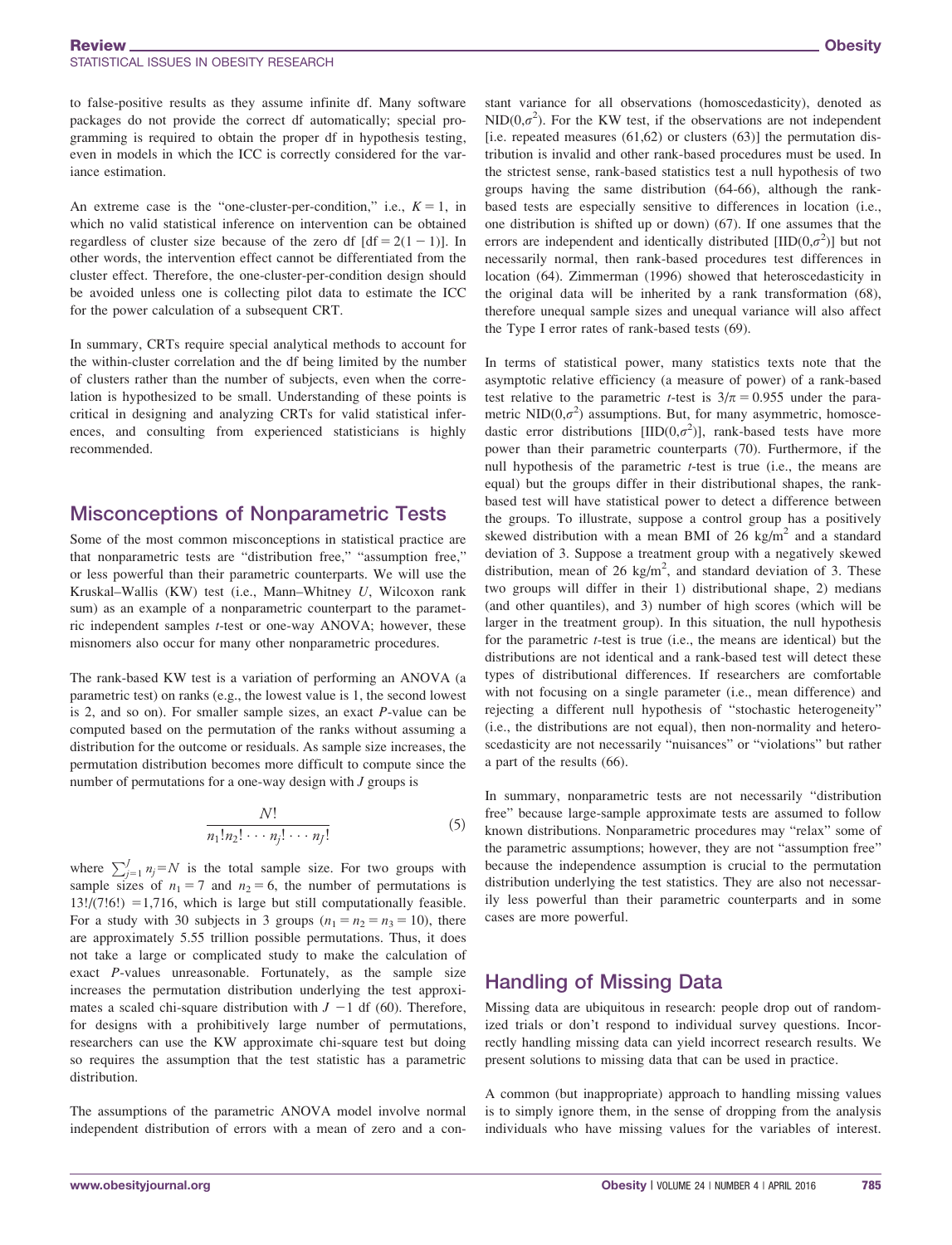This is called *complete case* or *listwise deletion* and is often the default in statistical software packages. Unfortunately, complete case analyses have reduced statistical power and may yield incorrect answers if missing values systematically differ from observed values. For example, in a randomized trial of an obesity reduction program, individuals who had high BMIs at baseline or who were not successful at losing weight may be more likely to drop out of the study. Analyzing only those individuals with observed outcomes may not yield results applicable to the full study population.

A second common, but generally inappropriate, strategy is single imputation, whereby researchers "fill in" (or "impute") the missing values once. Types of single imputation include mean imputation, regression-based imputation, hot-deck imputation, last observation carried forward, and a missing data indicator approach. None of these is an appropriate strategy (71,72), and they are listed only so they can be recognized and avoided. Single imputation approaches yield incorrect results as they will overstate the precision of the study results: standard errors will be smaller than they should be and P-values will be more significant than they should be. This is because single imputation does not account for the uncertainty in the imputations: the analysis is done as if the imputed values are the true, actual values, when in fact they are not.

A better, and very flexible, approach for handling missing data is multiple imputation, which essentially repeats the regression-based or hot-deck single imputation approaches (which use observed values and known covariates to predict the unobserved values) multiple times. Multiple imputation creates multiple "complete" data sets. Analyses are then conducted separately within each data set and the final results are obtained by combining the data set-specific estimates using established formulas (73). The key distinction from single imputation is that the variance accounts for the variability within each data set as well as across imputations. The result is accurate standard errors that account for the uncertainty in the imputations. Software for creating multiple imputations and analyzing multiply imputed data is now readily available in SAS, Stata, and R, among other packages (see, e.g., [http://www.stefvanbuuren.nl/mi/Software.](http://www.stefvanbuuren.nl/mi/Software.html) [html\)](http://www.stefvanbuuren.nl/mi/Software.html). Maximum likelihood and weighting approaches can also be appropriate methods for handling missing data in some analyses and data settings but are less versatile than is multiple imputation. See White et al. (2011) or Carpenter and Kenward (2013) for a summary of practical considerations in conducting analyses using multiple imputation, including implications for randomized trials (74,75).

Of course, avoiding missing data in the first place is the best strategy (71). Best practices for research should include 1) limiting missing data, 2) documenting the extent of missing data and exploring the reasons for missing data, and 3) prespecifying, and then using, an appropriate method for handling missing values, such as multiple imputation.

### Calculation of Effect Sizes for Meta-Analyses

Meta-analyses place literature reviews on objective quantitative ground by calculating a formal quantitative measure of the magnitude of the effect or association under study, called the effect size. We use the term effect size to broadly denote any quantitative measure of the estimand under study in a meta-analysis and its use does not necessarily imply a cause and effect relationship. There are many measures that could be considered an effect size (e.g. Pearson correlation, Cohen's d, Phi coefficient) but no single one is best in all situations or is always appropriate. Almost all effect sizes can be transformed via some calculations to another with a one-to-one relationship (76-78), though one should note that different measures may not be directly comparable (particularly if the variables under study have different forms).

#### Common effect size errors

Although the pooling of effect sizes is relatively easy with metaanalysis software, that ease may belie the complexity of the underlying decisions and procedures involved in properly calculating the effect sizes which could lead to errors.

Perhaps the most thorough analysis of common errors in the calculation of effect sizes in meta-analysis was published by Gøtzsche et al. (79). Gøtzsche et al. studied published meta-analyses that used standardized mean differences (SMDs, sometimes referred to as Cohen's d) and spot-checked the calculations against the original papers. Of the 27 meta-analyses considered, 10 were found to have discrepancies in SMD calculation, 17 contained errors, and 3 had the overall conclusion change or be refuted to the point of retraction.

In our own work of reading published meta-analyses, we have also observed that errors in the calculation of effect sizes are common (80) and often fall into two major categories. The first involves a faulty imputation procedure. The second involves miscalculation of or incorrect choice of a variance.

With respect to imputation procedures, if an original article does not report the data to calculate an effect size exactly (e.g., reporting a result as "non-significant"), there are ways to try to back-calculate (81) or as a last effort impute the missing data (82). What should not be done, however, is to set the effect size of a non-significant effect to zero or choose an arbitrary P-value greater than 0.05 (83,84). These errors are reminiscent of missing data issues discussed in the previous section Handling of Missing Data.

With respect to variance, the challenge seems to be in understanding which variance is desired in a particular situation; this affects not only the calculation of SMDs but also the variance of the metaanalyzed effect size itself and weighting factors used. Most often, the variance desired is the within-group among-subject variance in the outcome measure. This value can be used to standardize different measurement scales to construct SMDs (85). However, a metaanalyst can run into trouble if different types of variance are used to scale the SMDs, particularly when the studies in the meta-analysis have a pre–post design. In this case, the several different variances (e.g., post only, pre and post pooled, post minus pre) one could choose to use as a denominator for an SMD (86) have different implications. The appropriate choice of variance is contextdependent, so it falls to researchers to consider which has the most scientific merit for their topic and report their choice and rationale.

One must also take care in determining whether covariates were included in the analysis reported by a study. Although in RCTs covariates should not affect the raw size of an effect (e.g. mean difference) (87), their inclusion may reduce the residual variance of the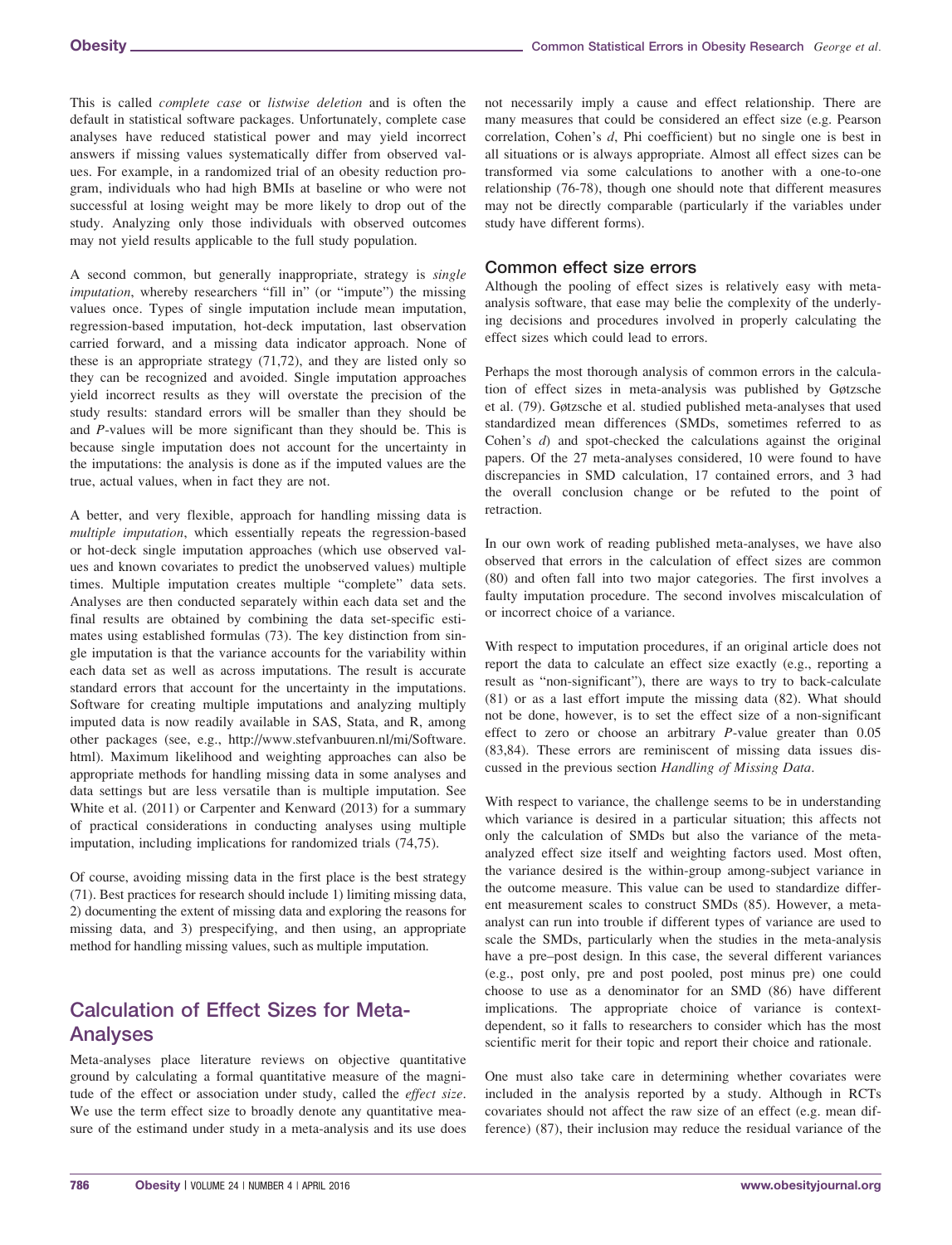overall model (39). Combining an effect size calculated from this reduced residual variance with effect sizes calculated from studies that did not include the same covariates is comparing apples and oranges. Such errors are discussed elsewhere (83).

The final situation we will consider in which choice of the variance seems to confuse many investigators involves CRTs (3,88,89). The key point of confusion seems to be whether to use the withincondition among-cluster variance or the within-population amongsubject variance for the meta-analysis. Although the former may be appropriate for NHST (3), if one is including CRTs and ordinary RCTs in a single meta-analysis the latter is appropriate.

#### Recommendations

First, investigators should specify how the effect sizes and corresponding standard errors were calculated and do so with greater completeness and precision than is common practice today. Second, we suggest that doing meta-analysis well requires collaboration with someone with advanced training in meta-analytic calculations.

### Ignoring Regression to the Mean

Regression to the mean (RTM) is a statistical phenomenon that occurs when repeated measurements are made on the same subject or same unit of observation. When observed values have random error (i.e., nonsystematic variation around the true mean), subsequent observations tend to regress to the population mean. Francis Galton first recognized this phenomenon over a century ago and described it using the heights of parents and children (90). In this classic description, when parents were taller than the population average, their children tended to be shorter than the parents (regressed down toward the mean), and when parents were shorter than average the children tended to be taller than the parents (regressed up toward the mean).

RTM can be worsened when categorizing subjects on the basis of baseline measurements for two reasons (91). For example, blood pressure is often categorized as normal, pre-hypertension, and hypertension (92). First, when each category is defined on the basis of its distance from the population mean, examining only subjects at the extremes (e.g., those with hypertension) will always result in greater RTM than examining subjects nearer to the mean. Investigators may not find an overall group effect, but will when they sample the population asymmetrically (93). Second, if one measure of blood pressure is either much higher or much lower than the mean, a second measure will likely be closer to the mean. An average of multiple measures can be used to reduce RTM due to random variation. However, RTM also represents a change in the true value of a variable over time, not only random variation. An individual whose true blood pressure is high will tend to have a lower blood pressure at subsequent time points. Whenever two variables are not perfectly correlated, true values will always regress to the mean regardless of measurement error, the order of measurement, or whether the two variables are repeated measures of the same construct.

One of the most common errors associated with RTM, particularly in obesity literature, is concluding that an intervention is effective when the study design does not permit such a conclusion. Schoolbased interventions appear particularly susceptible, because RCT designs are less common. These interventions often ignore the effect of RTM, reporting reductions in BMI z-score (94,95) and prevalence of obesity (96) compared only to baseline. Community-based interventions make similar claims based on comparisons to baseline, reporting success in reducing weight and blood pressure (97) even when lacking a control group (98).

Another interpretation error that can be caused by RTM is an assumption of differential treatment effects based on baseline values of the outcome variable. For instance, studies may use greater declines in BMI among participants with higher baseline BMI than those with lower baseline BMI as evidence for differential treatment efficacy by baseline BMI (99,100). Differential weight changes as a function of baseline BMI would be expected solely from RTM. The only way to determine differential treatment based on baseline values is through the use of a control group and testing for an interaction between baseline value and treatment.

The clearest way to avoid RTM leading to unsubstantiated inferences about efficacy is through the use of an appropriate control group, ideally by random assignment of the study subjects. RTM then becomes an untenable explanation for any difference in outcome between the two groups (101). When true RCTs are not feasible, reasonable alternatives should be implemented. For example, if equity concerns are raised in the randomization of a school-based intervention, alternatives such as crossover trials should be considered. Nonrandomized comparator groups, imperfect but still useful, can be identified through alternative designs, such as use of a contemporaneously measured unexposed cohort with similar characteristics. Finally, quasi-experimental designs provide stronger evidence than do uncontrolled interventions in which investigators simply look at change from baseline and a group of treated cases (102). Ignoring the potential effects of RTM can lead to unsubstantiated inferences about the effects of treatments that can lead to wasted time, money, and other societal resources and distract from alternative interventions that may be more valuable.

## Ignoring Conformation Bias

Sackett, regarded as the father of evidence-based medicine (103), listed an expansive catalog of sources of bias that can occur at each of the seven general stages of research, from "reading-up on the field" to "publishing the results" (104), and may lead to statistical and other inferential errors. However, one important source of bias is missing from Sackett's list: confirmation bias. This bias is the tendency for researchers to evaluate analytical results less critically when the results are consistent with their prior beliefs of the study outcome or the hypotheses they are aiming to prove. Well-formulated hypotheses based on past research experiences and findings are crucial for advancing knowledge. At the same time, a very strong scientific rationale or premise for conducting a new study may lead to overconfidence in one's current findings if they are in the expected direction, leading investigators to check them less thoroughly than results that are unfavorable or counterintuitive to their hypothesis. On the other hand, if results are not in the expected direction, confirmation bias can place improper influence on the conduct of data analysis.

Confirmation bias can be manifested in many ways, including failure to identify data entry, coding, programming, and other errors, as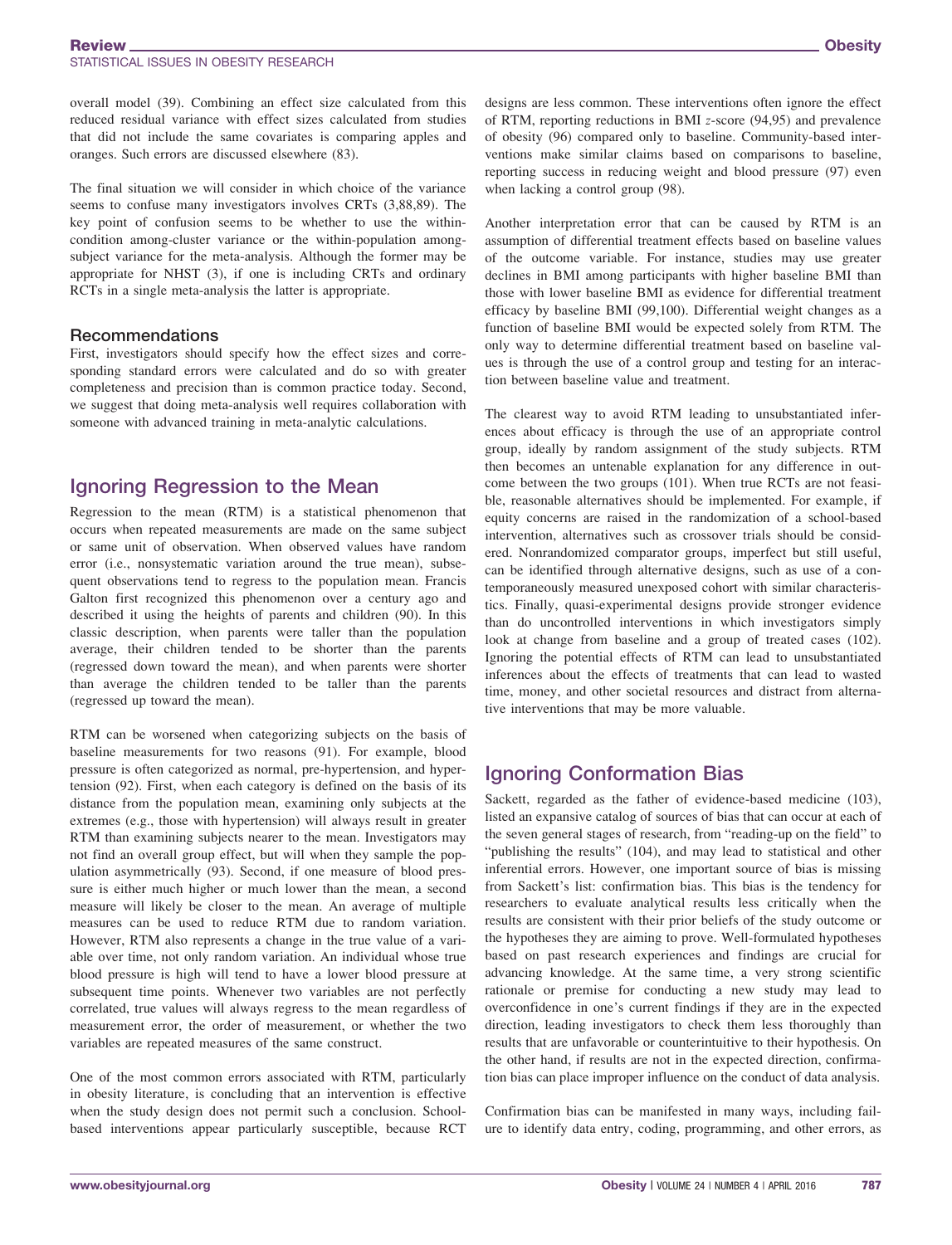well as overlooking the potential for confounding in the experimental design or analysis. With regard to the latter, observational studies may be more vulnerable to the effects of confirmation bias than RCTs. For example, an observed association between incidence of lung cancer and weight could be biased if smoking status was not well controlled. Similarly, in genetic studies, ignoring population stratification could lead to the wrong conclusion regarding the effect of a locus on risk of disease.

Randomized clinical trials are not entirely immune to the effects of confirmation bias. For example, suppose that a randomized trial is conducted to evaluate the impact on weight loss of a lifestyle intervention and that intake of weight-loss pills was allowed for ethical reasons in both the intervention and control arms. If the intervention group had a higher rate of weight-loss pill intake than in the control group, the effect of the intervention would likely be overestimated. Insufficient control for use of the weight-loss pill due to confirmation bias may lead to erroneous claims about the benefits of the intervention.

How can we prevent or minimize such confirmation biases in research? The following suggestions, although perhaps onerous and far from exhaustive, may help: 1) At the design stage, statisticians should communicate closely with investigators to thoroughly understand the research setting; identify potential sources of error, confounding, and bias; and determine the most pertinent statistical methods and analytic strategies for the study. Also, sensitivity analyses should be an important component of any statistical plan to ensure that study findings are robust to different analytic approaches. 2) In the analysis, the statistician should adhere as closely as possible to the analytical plans that were determined a priori, and investigators should ideally not be involved in the data analysis. To further ensure that data are properly handled and analyzed, large observational studies should have an independent data monitoring committee the way most clinical trials do. Most importantly, data analysis should not be guided or influenced by the indications of results. 3) Whenever possible, parallel data analyses by an independent statistician should be conducted to confirm the results of the study statistician. 4) Each aspect of data collection, storage, cleaning, analysis, and output should be logged and archived for review to enhance the reproducibility of the analytic results. These steps are also consistent with the recent recommendations by the National Institutes of Health to enhance scientific reproducibility and transparency through rigorous experimental design, appropriate analytic approaches, and other sound statistical practices (105).

As Popper stated, "Those among us who are unwilling to expose their ideas to the hazard of refutation do not take part in the scientific game" (106). All of us should be open to such refutability of study findings, perhaps for the very reason that no study findings may be free from any sources of bias including confirmation bias.

### Errors in Reporting

Here we briefly outline types of common reporting errors: 1) insufficient detail on methods and results, 2) unclear statement of primary and secondary outcome variables, and 3) the use of causal language without appropriate data to support such conclusions.

An error of insufficient detail occurs when pertinent information has not been included in the manuscript, hampering a reader's ability to check the validity of the analysis and a researcher's ability to include the work in a meta-analysis. The most common of these errors involve insufficient precision in reported values or P-values, such as reporting an odds ratio of 1.3 (95% confidence interval: 1.0, 1.5) or reporting a P-value as NS (not significant). Although it is not useful to give overly precise values, inherently unstable estimates such as odds ratios would benefit from two to three decimal places at a minimum. Fortunately, this is an easy problem for an author to correct.

Additionally, omission of details about the exact modeling approach is common and easily avoidable. Statistical analysis sections of papers should not only report what software was used to analyze the data but also the exact routines and options such that the analysis could be reproduced by a third party. The needed level of detail includes the exact variables used and how the variables were used in the model. Most desirable would be the inclusion of syntax in an online supplement or appendix. Simply stating that "the general linear model was used in SAS" is inadequate.

Another reporting error is the lack of clarity on outcomes of interest. In this era of "big data," researchers can increasingly assess many different potential outcomes without clear hypotheses a priori. The choice of the outcomes to highlight is one of the many so-called "researcher degrees of freedom," coined by Uri Simonsohn (107) and popularized by Gelman (108,109), that refers to the many choices that researchers make during the design, execution, and analysis of an experiment that may impact the results.

The last form of reporting errors we will discuss is the use of causal language in nonrandomized studies. Particularly in obesity research, scientists sometimes attempt to explain the mechanisms behind observed associations. However, nonrandomized studies can, at best, only provide information about correlations among the variables, not causality. While it may be tempting to imply that the outcome is logically or chronologically subsequent to the variables being treated as its predictors, support for such an assumption cannot come from the data values themselves. While we may assume that gene expression may be driving a phenotype and not vice versa, we may not claim that consumption of a particular item causes obesity merely because the two are associated in cohort studies. Rather, one of these cases might be in play:

- Reverse causality: Instead of  $X$  causing  $Y$ ,  $Y$  may cause  $X$ .
- Third-variable situations (nonmediators): Some unobserved variable  $M$  may be causing  $X$  and may be causing  $Y$ . Without conditioning on  $M$ , there will be an association between  $X$  and  $Y$ .
- $\bullet$  Third-variable situations (mediators): X causes M and M causes Y, so  $M$  is mediating the effect of  $X$  on  $Y$ . Distinguishing effects of third-variables requires support from additional data that can elucidate the causal and temporal pathways between the variables (110).

Thus, the use of causal language such as 'the effect of," "causes," or "influences" is not appropriate when discussing nonrandomized studies. Softening phrasing, such as "may cause," does not ameliorate this concern. Even a phrase such as "is linked to," which properly denotes association, has causal connotations and should be avoided. Stronger statements of the limitations of the data and the conclusions that can be drawn are needed, even when biological plausibility exists.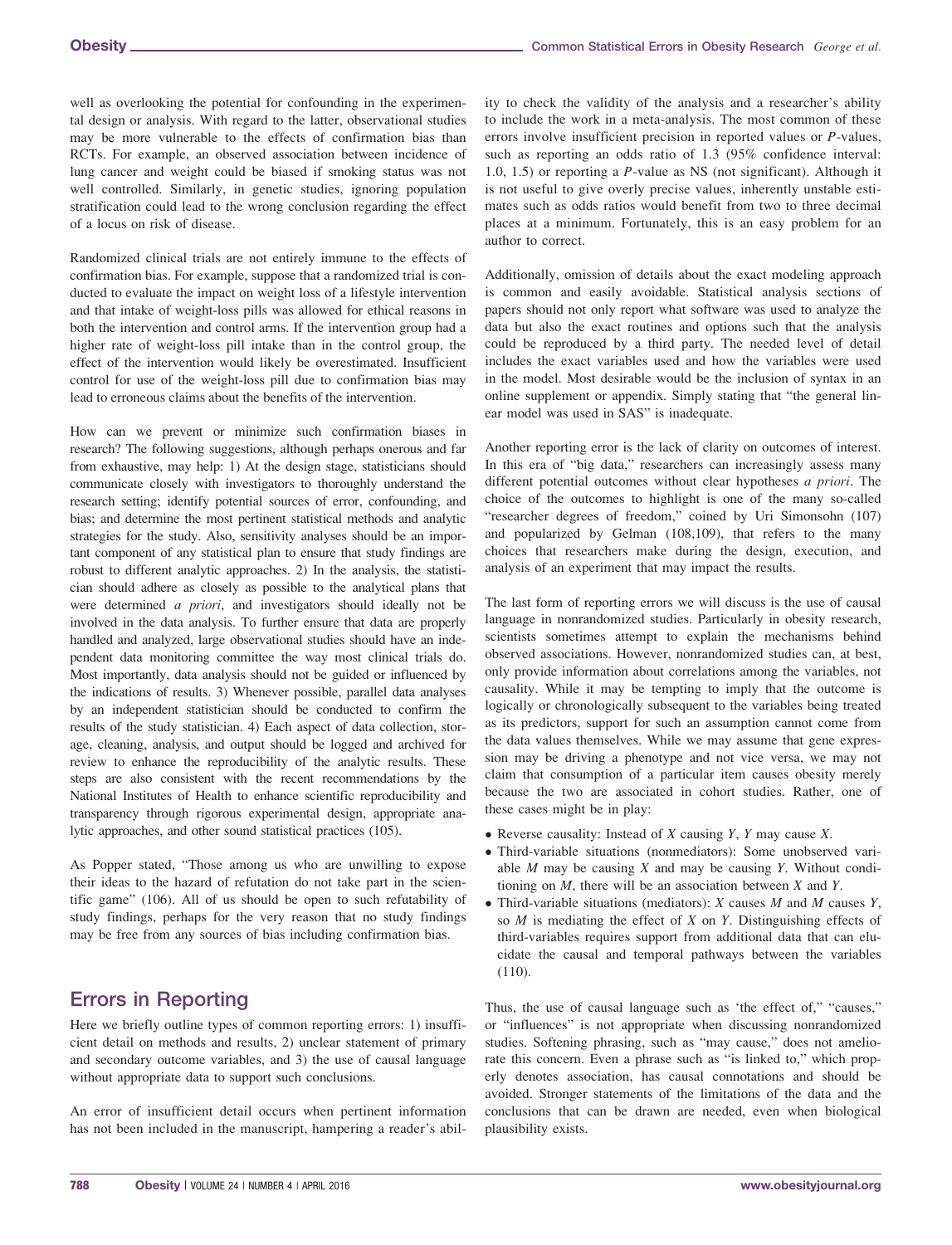### **Discussion**

Considering frequent appearance of these errors in the literature, it is clear that obesity researchers need more rigorous statistical support and training. This could come from course work during graduate or postdoctoral training or from workshops or short courses. Utilization of published guidelines such as CONSORT (48) or PRISMA (111) may also be useful for producing valid research. Furthermore, we speculate that including a statistician in both the research and reporting stages of the scientific process may produce higher quality, more valid, and more reproducible results. We hope that tutorials such as this can help researchers to implement proper statistical practice and to know when to seek the help of a statistician.O

#### Acknowledgments

Authors would like to thank Dr. Kyle Grimes for his help in editing this paper.

© 2016 The Obesity Society

#### References

- 1. Li P, Brown AW, Oakes JM, Allison DB. Comment on "Intervention Effects of a School-Based Health Promotion Programme on Obesity Related Behavioural Outcomes". J Obes 2015;2015:2.
- 2. Brown AW, Sievenpiper JL, Kyle TA, Kaiser KA. Communication of randomized controlled trial results must match the study focus. J Nutr 2015;145:1027-1029.
- 3. Brown AW, Li P, Bohan Brown MM, et al. Best (but often forgotten) practices: designing, analyzing, and reporting cluster randomized controlled trials. Am J Clin Nutr 2015;102:241-248.
- 4. Levitsky DA, Brown AW, Hansen BC, et al. An unjustified conclusion from selfreport-based estimates of energy intake. Am J Med 2014;127:e33.
- 5. Dhurandhar NV, Schoeller D, Brown AW, et al. Energy balance measurement: when something is not better than nothing. Int J Obes 2014;39(7):1109-1113.
- 6. Casazza K, Brown AW, Astrup A, et al. Weighing the evidence of common beliefs in obesity research. Crit Rev Food Sci Nutr 2014. DOI:[10.1080/10408398.2014.922044](info:doi/10.1080/10408398.2014.922044).
- 7. Brown AW, Ioannidis JP, Cope MB, Bier DM, Allison DB. Unscientific beliefs about scientific topics in nutrition. Adv Nutr 2014;5:563-565.
- 8. Brown AW, Hall KD, Thomas D, Dhurandhar NV, Heymsfield SB, Allison DB. Order of magnitude misestimation of weight effects of children's meal policy proposals. Childhood Obes 2014;10:542-545.
- 9. Bohan Brown MM, Brown AW, Allison DB. Linear extrapolation results in erroneous overestimation of plausible stressor-related yearly weight changes. Biol Psychiatry 2015;78(4):e10–1.
- 10. Casazza K, Fontaine KR, Astrup A, et al. Myths, presumptions, and facts about obesity. N Engl J Med 2013;368:446-454.
- 11. Brown AW, Bohan Brown MM, Allison DB. Belief beyond the evidence: using the proposed effect of breakfast on obesity to show 2 practices that distort scientific evidence. Am J Clin Nutr 2013;98:1298-1308.
- 12. Brown AW, Allison DB. Unintended consequences of obesity-targeted health policy. Virtual Mentor 2013;15:339-346.
- 13. Schoeller D, Archer E, Dawson JA, Heymsfield S. Implausible results from the use of invalid methods. J Nutr 2015;145:150.
- 14. Li P, Brown AW, Oakes JM, Allison DB. School-based obesity prevention intervention in chilean children: effective in controlling, but not reducing obesity. J Obes 2015. DOI:[10.1155/2015/183528.](info:doi/10.1155/2015/183528)
- 15. Lewis DW Jr, Fields DA, Allison DB. Inconsistencies and inaccuracies in reporting on choice of endpoints and of statistical results in RCT of maternal diet. Pediatr Obes 2015. DOI[:10.1111/ijpo.12030](info:doi/10.1111/ijpo.12030).
- 16. Brown AW, Sievenpiper JL, Kyle TA, Kaiser KA, Communication of Randomized Controlled Trial Results Must Match the Study Focus. Journal of Nutrition 2015; 145:1027–1029.
- 17. O'Neill D, Sweetman O. The consequences of measurement error when estimating the impact of obesity on income. IZA J Labor Econ 2013. DOI:[10.1186/2193-0000-](info:doi/10.1186/2193-0000-0000-0000) [0000-0000.](info:doi/10.1186/2193-0000-0000-0000)
- 18. Lyons R. The spread of evidence-poor medicine via flawed social-network analysis. Stat Politics Policy 2011. DOI[:10.2202/2151-0000.1024](info:doi/10.2202/2151-0000.1024).
- 19. Wake M, Lycett K. Let's call it as it is: on results, reach, and resolution in population-based obesity trials. Pediatrics 2014;134:e846-e847.
- 20. Veličković VM. Opinion: statistical misconceptions. Scientist. The Scientist 2013. Available from: [http://www.the-scientist.com/?articles.view/articleNo/36781/title/](http://www.the-scientist.com/?articles.view/articleNo/36781/title/Opinion--Statistical-Misconceptions/) [Opinion–Statistical-Misconceptions/](http://www.the-scientist.com/?articles.view/articleNo/36781/title/Opinion--Statistical-Misconceptions/)
- 21. Torres A. That big childhood obesity decline may have been a statistical error. National Review 2014. Available from: [http://www.nationalreview.com/corner/373624/](http://www.nationalreview.com/corner/373624/big-childhood-obesity-decline-may-have-been-statistical-error-alec-torres) [big-childhood-obesity-decline-may-have-been-statistical-error-alec-torres](http://www.nationalreview.com/corner/373624/big-childhood-obesity-decline-may-have-been-statistical-error-alec-torres).
- 22. Johns DM. Disconnected? Slate 2011. Available from: [http://www.slate.com/](http://www.slate.com/articles/health_and_science/science/2011/07/disconnected.html) [articles/health\\_and\\_science/science/2011/07/disconnected.html.](http://www.slate.com/articles/health_and_science/science/2011/07/disconnected.html)
- 23. Lykken DT. Statistical significance in psychological research. Psychol Bull 1968; 70:151-159.
- 24. Casella G, Berger RL. Statistical Inference, 2nd ed. Pacific Grove: Duxbury; 2002.
- 25. Cohen J. The earth is round ( $P < 0.05$ ). Am Psychol 1994;49:997-1003.
- 26. Schervish MJ. P values: what they are and what they are not. Am Stat 1996;50:203-206.
- 27. Fisher RA. The Design of Experiments. London: Oliver and Boyd; 1935.
- 28. Blackwelder W. "Proving the null hypothesis" in clinical trials. Control Clin Trials 1982;3:345-353.
- 29. Koopman KE, Caan MW, Nederveen AJ, et al. Hypercaloric diets with increased meal frequency, but not meal size, increase intrahepatic triglycerides: a randomized controlled trial. Hepatology 2014;60:545-553.
- 30. Schoenfeld JD, Ioannidis JP. Is everything we eat associated with cancer? A systematic cookbook review. Am J Clin Nutr 2013;97:127-134.
- 31. Cohen J. The concepts of power analysis. In: Cohen J, editor. Statistical Power Analysis for the Behavioral Sciences. Hillsdale: Academic Press, Inc.; 1998. pp 1-17.
- 32. Cassani RS, Fassini PG, Silvah JH, Lima CM, Marchini JS. Impact of weight loss diet associated with flaxseed on inflammatory markers in men with cardiovascular risk factors: a clinical study. Nutr J 2015. DOI[:10.1186/1475-0000-0000-0000](info:doi/10.1186/1475-0000-0000-0000).
- 33. Dimova RB, Allison DB. Inappropriate statistical method in a parallel-group randomized controlled trial results in unsubstantiated conclusions. Nutr J, in press.
- 34. Boutron I, Dutton S, Ravaud P, Altman DG. Reporting and interpretation of randomized controlled trials with statistically nonsignificant results for primary outcomes. JAMA 2010;303:2058-2064.
- 35. Bland JM, Altman DG. Comparisons against baseline within randomized groups are often used and can be highly misleading. Trials 2011;12:1-7.
- 36. Allison DB, Gorman BS, Primavera LH. The most common questions asked of statistical consultants: our favorite responses and recommended readings. Genet Soc Gen Psychol Monogr 1993;119:153-185.
- 37. Huck SW, McLean RA. Using a repeated measures ANOVA to analyze the data from a pretest-posttest design: a potentially confusing task. Psychol Bull 1975;82: 511-518.
- 38. Myers JL, Well AD. Research Design and Statistical Analysis, 1st ed. New York: HarperCollins; 1991.
- 39. Allison DB. When is it worth measuring a covariate in a randomized clinical trial? J Consult Clin Psychol 1995;63:339-343.
- 40. Albert PS. Tutorial in biostatistics: longitudinal data analysis (repeated measures) in clinical trials. Stat Med 1999;18:1707-1732.
- 41. Kirk RE. Experimental Design: Procedures for the Behavioral Sciences, 2nd ed. Pacific Grove: Brooks/Cole; 1982.
- 42. Liu S, Rovine MJ, Molenaar PC. Selecting a linear mixed model for longitudinal data: repeated measures analysis of variance, covariance pattern model, and growth curve approaches. Psychol Methods 2012;17:15-30.
- 43. Shaffer JP. Multiple hypothesis testing. Ann Rev Psychol 1995;46:561-584.
- 44. Mehta TS, Zakharkin SO, Gadbury GL, Allison DB. Epistemological issues in omics and high-dimensional biology: give the people what they want. Physiol Genom 2006;28:24-32.
- 45. Mudge JF, Baker LF, Edge CB, Houlahan JE. Setting an optimal  $\alpha$  that minimizes errors in null hypothesis significance tests. PLoS One 2012;7:e32734. DOI[:10.1371/](info:doi/10.1371/journal.pone.0032734) [journal.pone.0032734.](info:doi/10.1371/journal.pone.0032734)
- 46. Bland JPL, Chen L, Cui X, et al. An adaptive alpha spending algorithm improves the power of statistical inference in microarray data analysis. Bioinformation 2007; 1:384-389.
- 47. Elliott TR. Registering randomized clinical trials and the case for CONSORT. Exp Clin Psychopharmacol 2007;15:511-518.
- 48. Schulz KF, Altman DG, Moher D. CONSORT 2010 statement: updated guidelines for reporting parallel group randomised trials. PLoS Med 2010;7:e1000251.
- 49. von Elm E, Altman DG, Egger M, et al. The Strengthening the Reporting of Observational Studies in Epidemiology (STROBE) Statement: guidelines for reporting observational studies. Bull World Health Organ 2007;85:867-872.
- 50. Williams RJ, Tse T, Harlan WR, Zarin DA. Registration of observational studies: is it time? CMAJ 2010;182:1638-1642.
- 51. Mills JL. Data torturing. N Engl J Med 1993;329:1196-1199.
- 52. Head ML, Holman L, Lanfear R, Kahn AT, Jennions MD. The extent and consequences of p-hacking in science. PLoS One 2015;13:e1002106. DOI[:10.1371/](info:doi/10.1371/journal.pbio.1002106) [journal.pbio.1002106.](info:doi/10.1371/journal.pbio.1002106)
- 53. Motulsky HJ. Common misconceptions about data analysis and statistics. Pharmacol Res Perspect 2015;3:e00093. DOI:[10.1002/prp2.93](info:doi/10.1002/prp2.93).